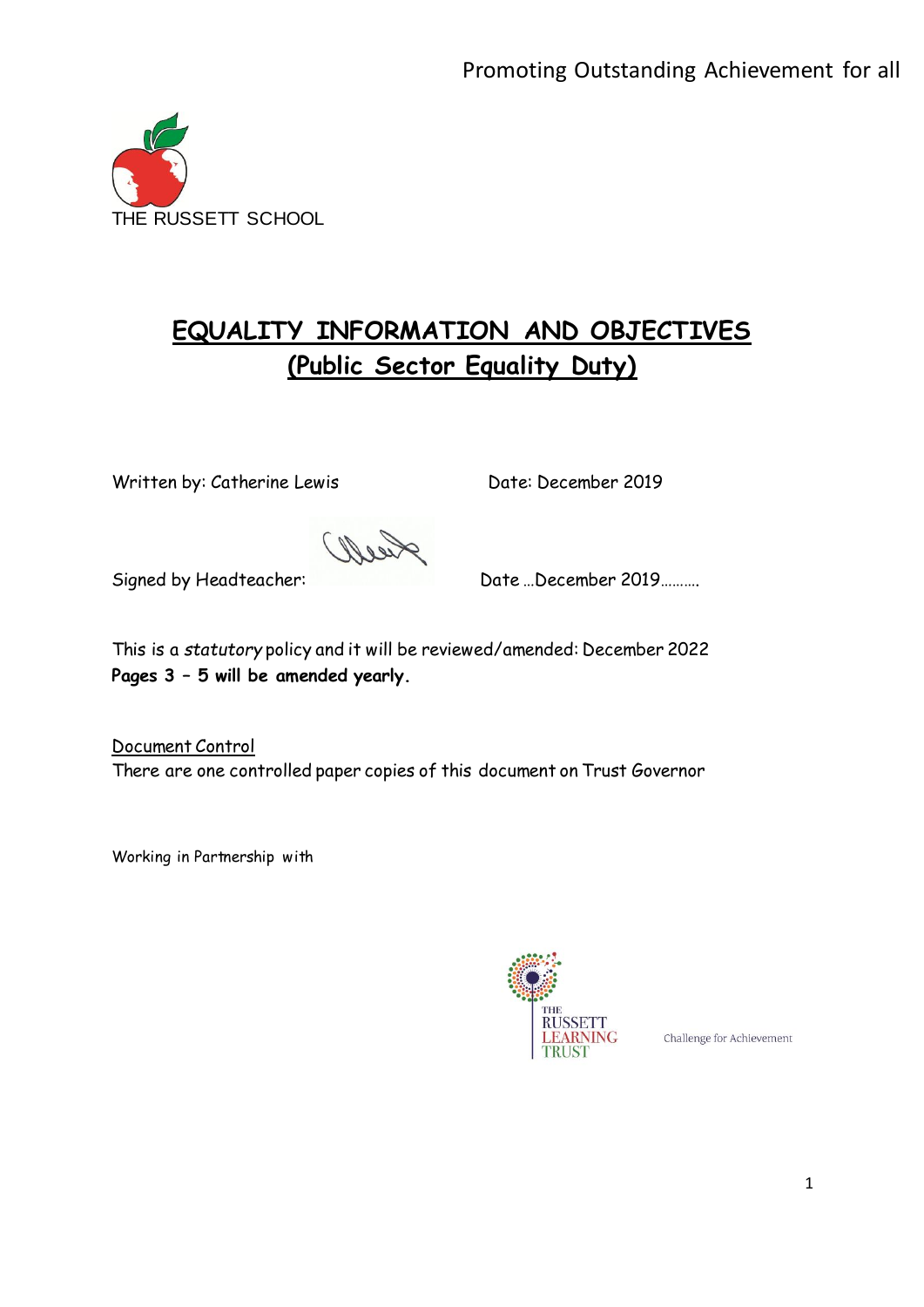Our academy is committed to equality both as an employer and a service-provider:

- We try to ensure that everyone is treated fairly and with respect.
- We want to make sure that our academy is a safe, secure and stimulating place for everyone.
- We recognise that people have different needs, and we understand that treating people equally does not always involve treating them all exactly the same.
- We recognise that for some pupils extra support is needed to help them to achieve and be successful.
- We try to make sure that people from different groups are consulted and involved in our decisions, for example through talking to pupils and parents/carers, and through pupil voice.
- We aim to make sure that no-one experiences harassment, less favourable treatment or discrimination because of their age; any disability they may have; their ethnicity, colour or national origin; their gender; their gender identity or reassignment; their marital or civil partnership status; being pregnant or having recently had a baby; their religion or beliefs; their sexual identity and orientation.

We welcome our general duty under the Equality Act 2010 to eliminate discrimination, to advance equality of opportunity and to foster good relations, and our specific duties to publish information every year about the academy population; to explain how we have due regard for equality; and to publish equality objectives which show how we plan to tackle particular inequalities, and reduce or remove them.

The Equality Act 2010 requires us to publish information that demonstrates that we have due regard for the need to:

**Eliminate unlawful discrimination, harassment, victimisation** and any other conduct prohibited by the Equality Act 2010

- **Advance equality of opportunity** between people who share a protected characteristic and people who do not share it
- **Foster good relations** between people who share a protected characteristic and people who do not share it.

## **Part 1: Information about the pupil population**

Number of pupils on roll at the academy: Funded by the ESFA for 113 with further funding from the Local Authority Banding system. Currently there are 115 on roll.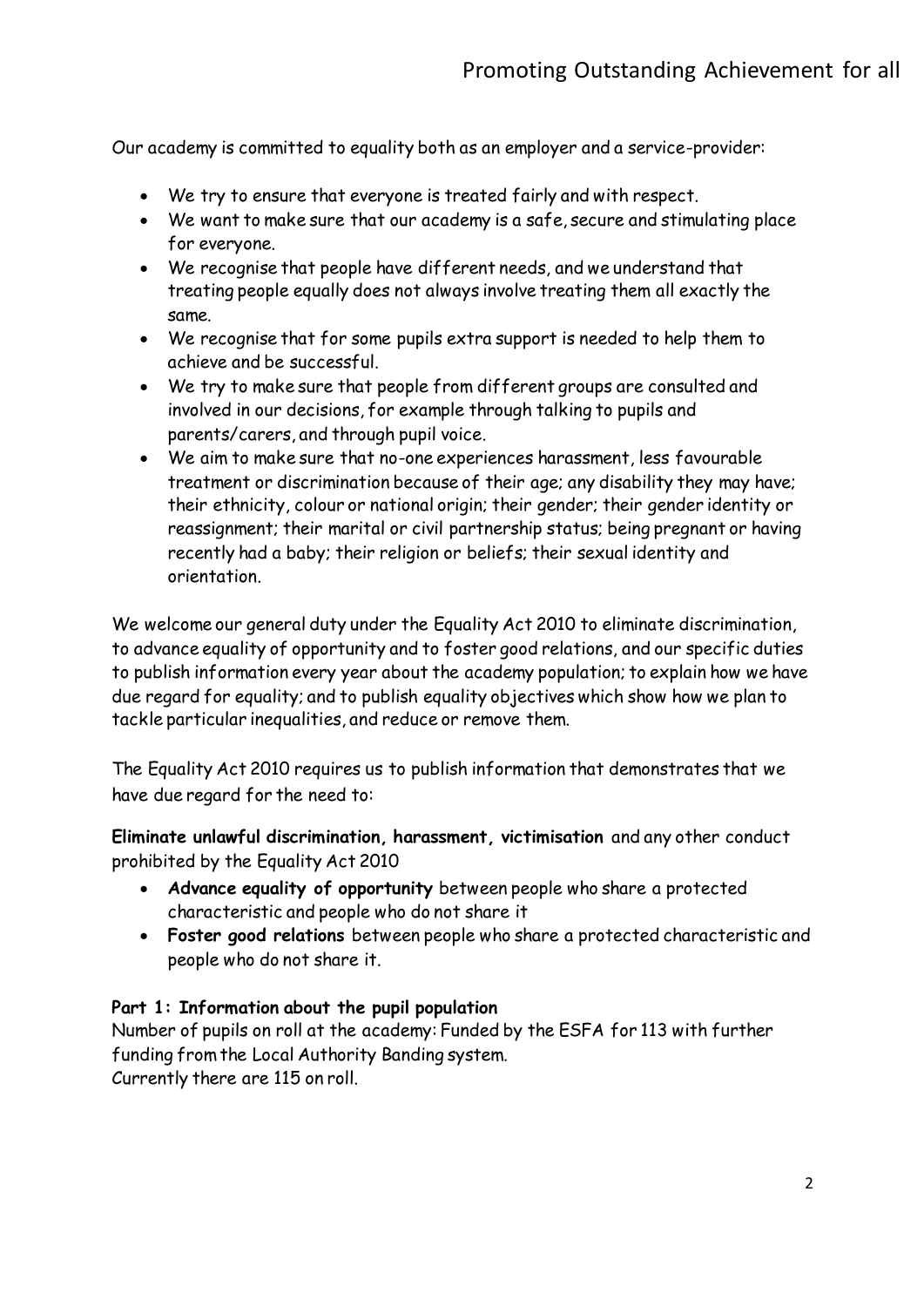### **Information on pupils by protected characteristics**

The Equality Act protects people from discrimination on the basis of 'protected characteristics'. Every person has several of the protected characteristics, so the Act protects everyone against unfair treatment.

#### **Disability**

In the **Equality Act** a **disability means** a physical or a mental condition which has a substantial and long-term impact on your ability to do normal day to day activities. *(Aug 19)*

Number of pupils with disabilities: **114**

There are pupils at our school with different types of disabilities and these include:

 $\bullet$ 

#### **Pupil Special Educational Needs (SEN) Provision**

| Number of pupils                    | Percentage (%) of school population |
|-------------------------------------|-------------------------------------|
| No Special Education Need           |                                     |
| School Action or Early Years Action |                                     |
| School Action Plus or Early Years   |                                     |
| <b>Action Plus</b>                  |                                     |
| Statemented/EHCP                    | 100%                                |

#### **Ethnicity and Race**

|                | <b>Boys</b> | Girls | Total |
|----------------|-------------|-------|-------|
| White Heritage | 92          | 21    | 113   |
|                |             |       |       |
|                |             |       |       |
| Traveller      |             |       | 114   |

#### **Gender**

| Boys  |  |
|-------|--|
| Girls |  |

#### **Religion and Belief**

|                 | $\mathbf{c}$<br>70 |
|-----------------|--------------------|
| Christian       | 55.26%             |
| <b>Buddhist</b> |                    |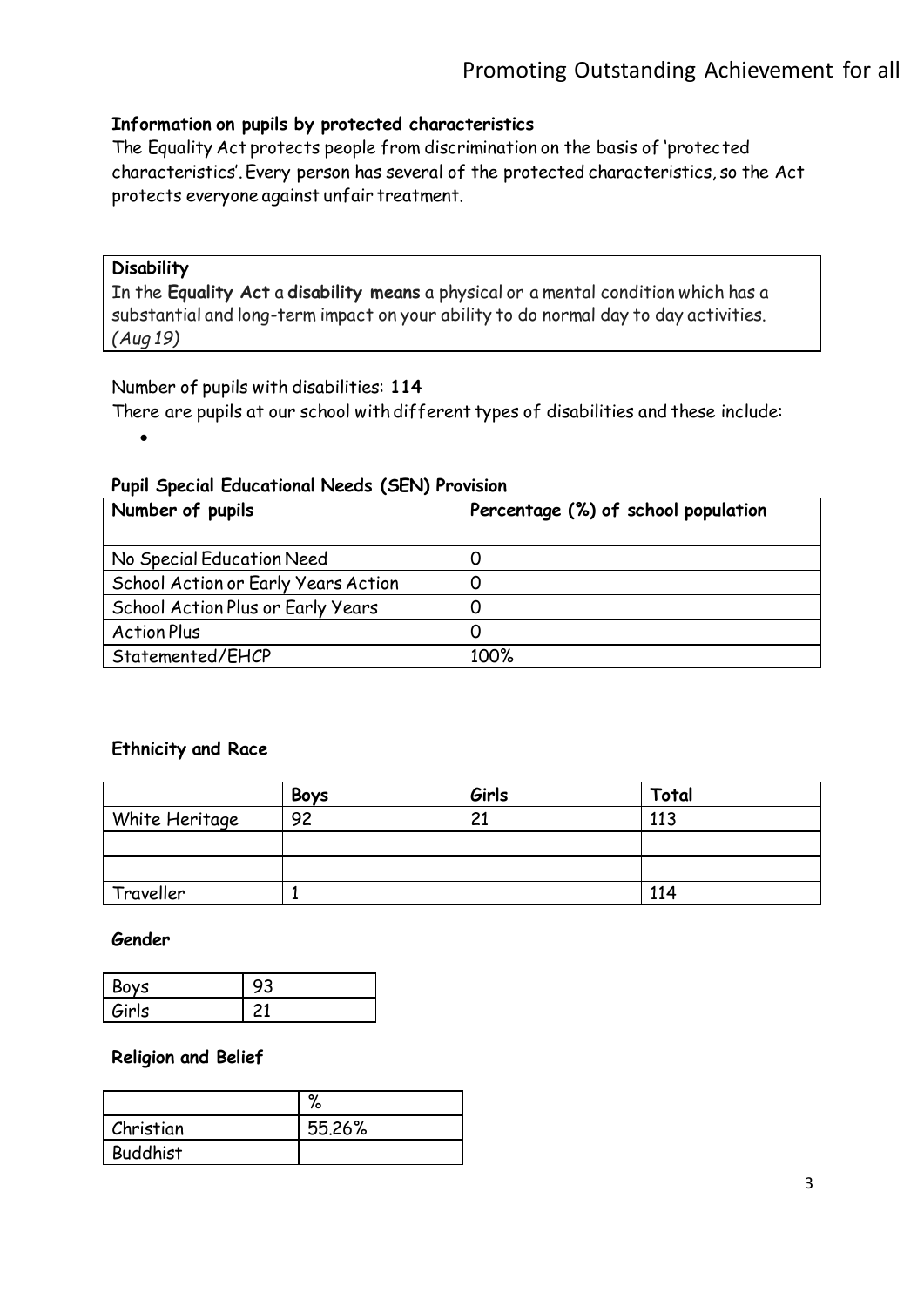| Hindu  | 2   | 1.75% |
|--------|-----|-------|
| Jewish | ( ) |       |
| Muslim |     | 0.88% |
| Sikh   | 0   |       |
| None   | 41  | 23%   |

#### **Gender identity or reassignment**

There are no pupils in this category.

#### **Sexual orientation**

There are non known.

## **Information on other groups of pupils**

Ofsted inspections look at how schools help "all pupils to make progress, including those whose needs, dispositions, aptitudes or circumstances require additional support."

In addition to pupils/students with protected characteristics, we wish to provide further information on the following groups of pupils:

## **Pupil with English as an additional language (EAL)**

|                                 | <b>Boys</b> | Girls | Total | %    |
|---------------------------------|-------------|-------|-------|------|
| Number of pupils who speak      |             |       |       | 6.14 |
| English as an additional        |             |       |       |      |
| language                        |             |       |       |      |
| Number of pupils who are at an  |             |       |       | 6.14 |
| early stage of English language |             |       |       |      |
| acquisition                     |             |       |       |      |

### **Pupils from Low Income Backgrounds**

|                               | Total | $\mathbf{o}_{I}$ |
|-------------------------------|-------|------------------|
| Number of pupils eligible for | 57    | 50%              |
| free school meals             |       |                  |

#### **Children Looked After**

| Boys | Girls | tai |
|------|-------|-----|
|      |       |     |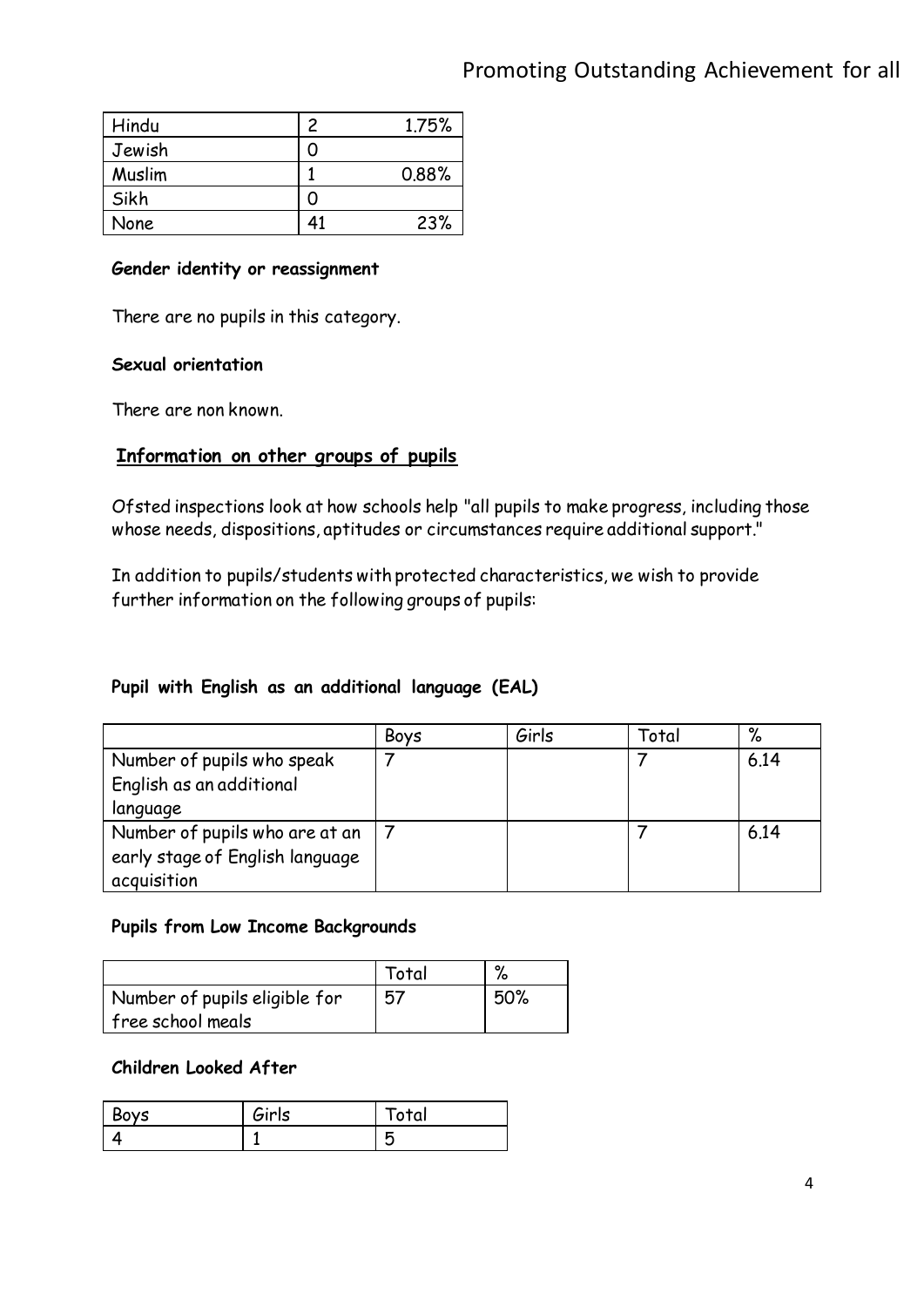#### **Young Carers**

Non known

#### **Other Vulnerable Groups**

**N/A**

## **Part 2: Our main equality challenges**

This is a summary of the issues that we are most concerned about. We are already developing strategies and interventions to tackle some of these concerns.

For some of these issues we have also set and published **equality objectives**. Details of these are in Part 6 of this document.

We are also aware of the need to develop pupils/students independence and life skills to ensure all our students are fully prepared for their next stage and life in the community with skills that promote personal safety, life, living /social skills and awareness. Including supporting our FSM pupils with additional Speech & Language, Reading and numeracy support.

We are aware of the changing complex needs of our younger pupils entering the academy and continue to develop strategies and interventions to support them to be an independent as possible.

Our care guidance and support for all pupils/students is outstanding. We monitor pupils individually on a daily basis to ensure their safety and to keep them from harm, including bullying and possible extremism of all kinds. We know that the SEN and nature of pupils makes them extremely vulnerable and we seek ways to facilitate their independence and autonomy at all times.

We are very aware that our pupils/students do not always understand the term bullying and the difference between play and bullying. We will continue to address this through the curriculum and our Golden rules week.

We have pupils with extreme levels of challenging behaviour, our staff have expertise to ensure that we meet their needs and we work closely with LD CAMHS, Speech and Language therapists, Parents and other agencies to ensure their educational progress.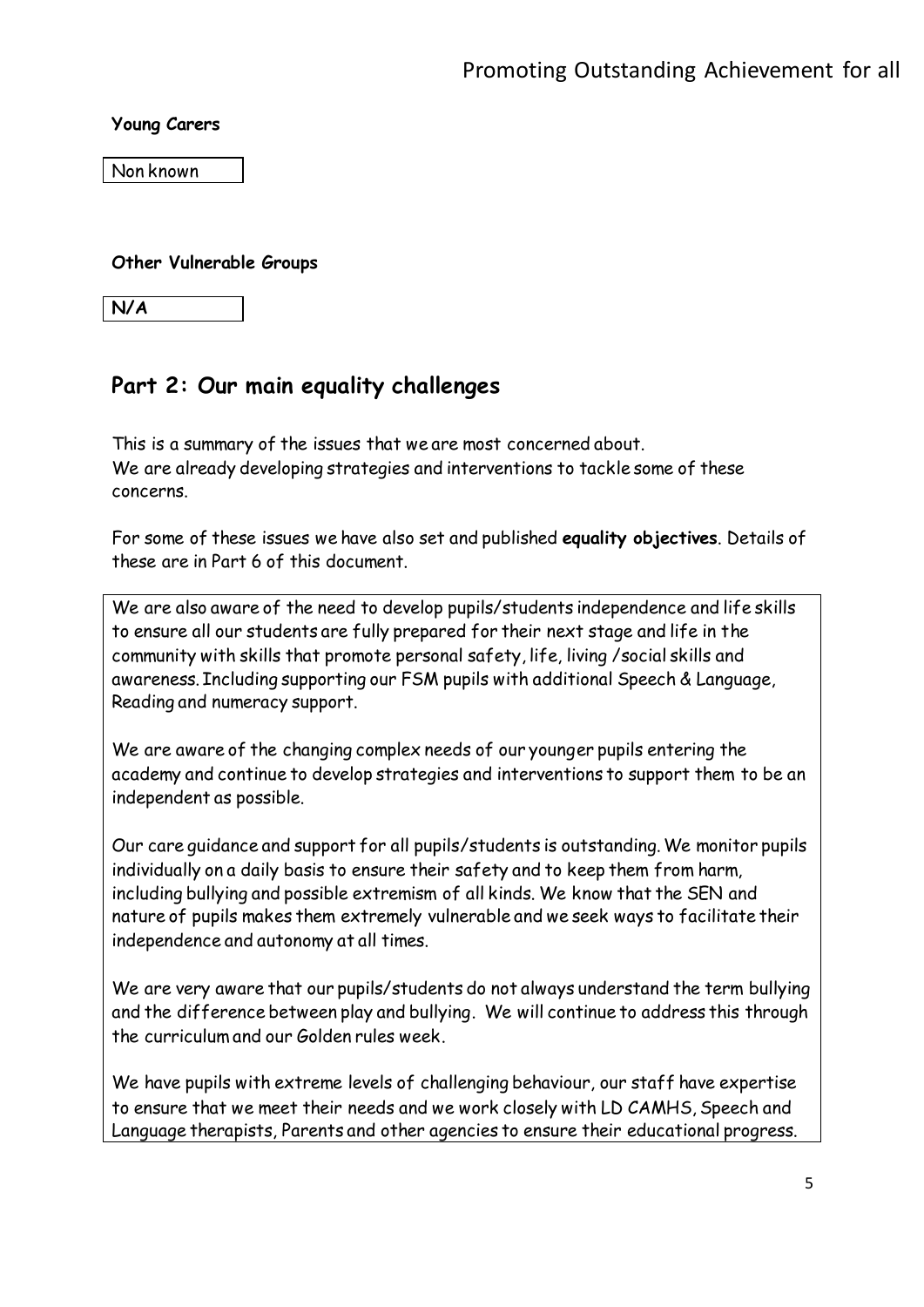## **Part 3: How we have due regard for equality**

The information provided here aims to show that we give careful consideration to equality issues in everything that we do.

Schools/accademies are required to have due regard to the need to **eliminate discrimination, harassment and victimisation** and other conduct that is prohibited by the Equality Act 2010.

The information below is a summary of how we are aware of this particular requirement and how we respond to it. Please contact us if you would like to see copies of any of our Trust/Academy policies.

We are aware of the requirements of the Equality Act 2010 that it is unlawful to discriminate, treat some people less fairly or put them at a disadvantage.

- We try to keep an accurate record, when possible and appropriate, of the protected characteristics of our pupils.
- We have a behaviour support policy that records all incidents of behaviour. We rigorously monitor and keep parents informed.
- We deal promptly and effectively with all incidents and complaints of bullying and harassment that may include cyber-bullying and prejudice-based bullying related to disability or special educational need, ethnicity and race, gender, gender reassignment, pregnancy or maternity, religion and belief and sexual orientation. We keep a record of all such incidents and notify those affected of what action we have taken.
- We have a SEN Information Report that outlines the provision the academy makes for pupils with special educational needs.
- We have an accessibility plan that sets out the steps we will take to make the academy accessible to all pupils.
- Our admissions are by working closely with Local Authorities for admitting pupils with Education, Health Care Plans
- Our complaints procedure sets out how we deal with any complaints relating to the academy.
- We aim to observe and implement the principles of equal opportunities and nondiscrimination in our employment practices.
- We have procedures for addressing staff discipline, conduct and grievances.
- We have a staff code of conduct that is published in the staff handbook

Under the Equality Act 2010, we are also required to have due regard to the need to **advance equality of opportunity** and **foster good relations**. This includes steps we are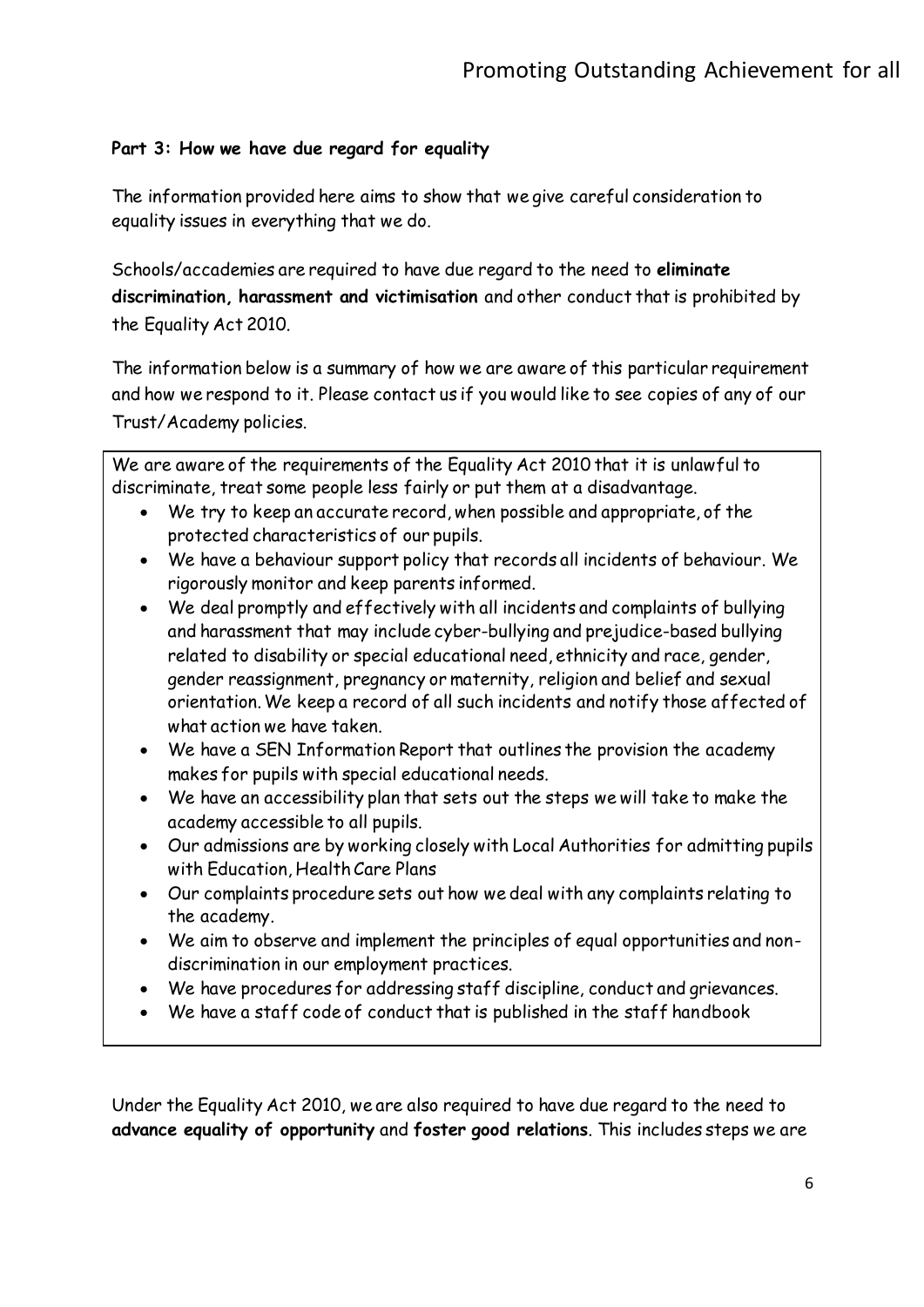taking to tackle disadvantages and meet the needs of particular individuals and groups of pupils.

## **Disability**

We are committed to working for the equality of people with and without disabilities. **Summary information** (including data on gaps in attainment, inequalities that need to be addressed and relations between different groups of pupils)

All pupils have a Education Health Care Plan and are working below their chronological age. However pupils at The Russett School make good and outstanding progress from their starting points. Most pupils take external accreditation at post 16. Pupils are tracked individually, support and intervention are focused on need and developing their independence/

At The Russett, we are committed to ensuring equality of education and opportunity for pupils, staff and all those receiving services from the school/Trust. We aim to develop a culture of inclusion and diversity in which people feel free to disclose their disability and to participate fully in academy life and the wider community.

The achievement of pupils and students will be monitored and we will use this data to raise standards and ensure inclusive teaching. We will make reasonable adjustments to make sure that the academy environment is as accessible as possible. At The Russett School, we believe that diversity is a strength, which should be respected and celebrated by all those who learn, teach, work and visit us.

## **How we advance equality of opportunity:**

We support disabled learners and staff by meeting their individual needs.

- We take steps (reasonable adjustments) to ensure that disabled pupils/students are not put at a disadvantage.
- We involve disabled learners, their families and disabled staff in the changes and improvements we make and consult them on issues affecting them, rather than relying on people acting on their behalf.
- We carry out accessibility planning that increases the extent to which they can participate in the curriculum, improves the physical environment of the academy and increases the availability of accessible information.
- We work closely with medical professionals, physiotherapists and families and provide individual programmes to help learners understand their disability and overcome barriers to their learning' or something to that effect.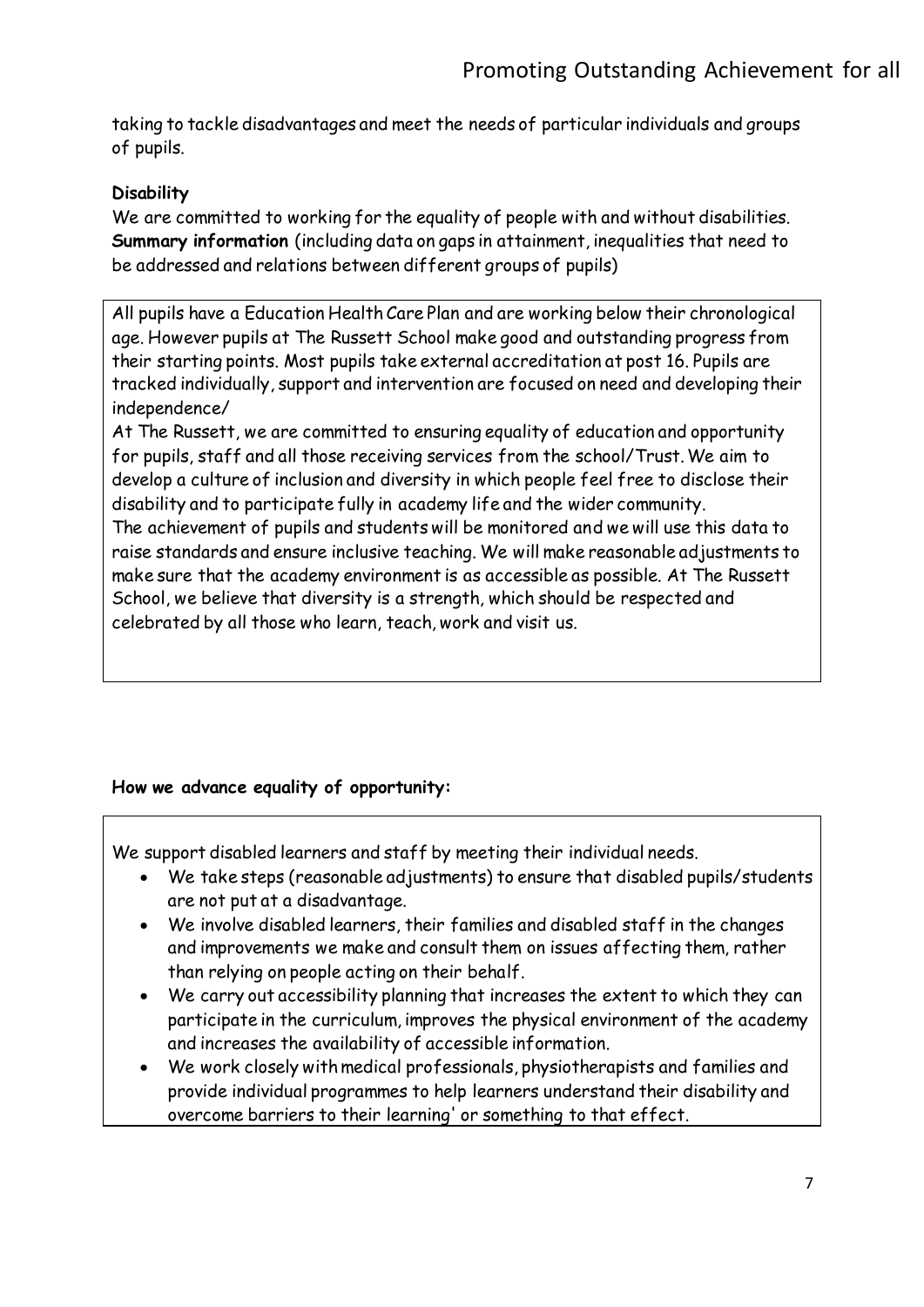## **How we foster good relations and promote community cohesion:**

We promote the spiritual, moral, social and cultural development including British Valves of all pupils/students.

- We are developing a curriculum that supports all pupils to understand, respect and value difference and diversity, through regular access of the community to develop a wider understanding of how our pupils fit into the community and tolerating other people's difference.
- We enable all pupils to learn about the experiences of disabled people and the discriminatory attitudes they often experience.
- We celebrate the lives of disabled people and promote equality.
- We ensure that the curriculum has positive images of disabled people.
- We tackle prejudice and any incidents of bullying based on disability.

## **What has been the impact of our activities? What do we plan to do next?**

The Russett School is a safe and caring community. Our cohorts of pupils/students is changing and is becoming more complex.

- We strive to ensure all pupils whatever their SEN to make good/outstanding progress and the majority move onto to further education and some into part time employment.
- All our leavers enter the next phase of the learning with a range of externally accredited coursework, certificates and skills to prepare them for adulthood.

#### **Ethnicity and race (including EAL learners)**

We are committed to working for the equality of all ethnic groups.

**Summary information** (including performance against national and local benchmarks, data on gaps in attainment, inequalities that need to be addressed and relations between different groups of pupils)

#### **How we work with our parents/carers.**

All parents and families are consulted on an individual basis through the Home school diary, Parents evenings, telephone calls, professionals meetings, Interim and Annual Reviews and as and when required. Our Family liaison Worker is an excellent link/contact between parents/carers, academy and external agencies.

#### **How we advance equality of opportunity:**

We monitor the attainment and progress of all our pupils by ethnicity.

- We set targets to improve the attainment and progression rates of particular pupils who we identify as needing additional support or intervention.
- We identify and address barriers to the participation of particular groups or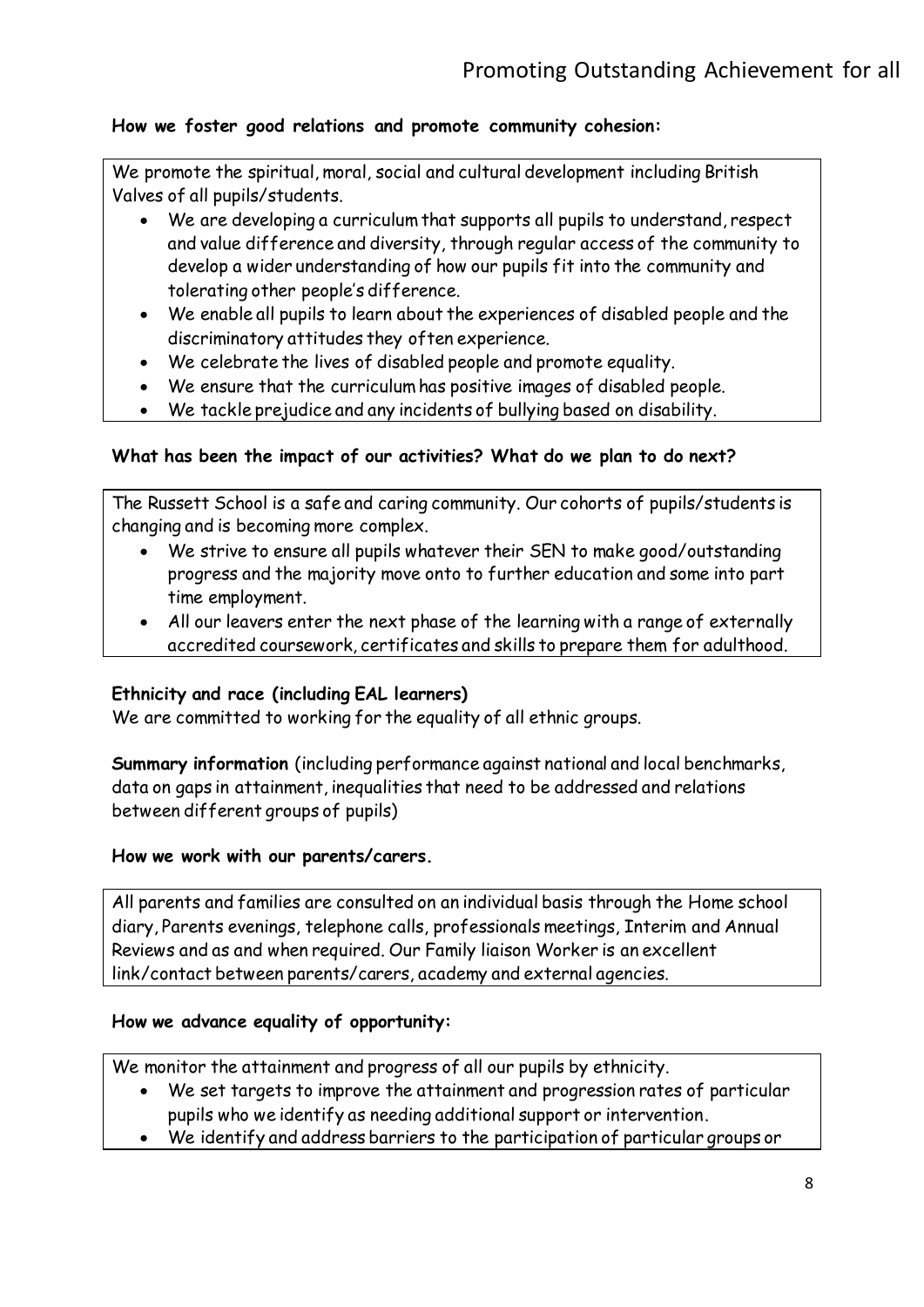individuals in learning and other activities.

- We involve parents, carers and families in strategies and interventions to improve outcomes.
- We link with groups, organisations and projects in the local community.

## **How we foster good relations and promote community cohesion:**

The academy promotes the spiritual, moral, social and cultural development and British Values of all pupils through our curriculum and a celebration of all festivals in assemblies and through a well-planned PHSE programme

- Our curriculum support all pupils to understand, respect and value difference and diversity.
- We provide all pupils with opportunities to learn about the experiences and achievements of different communities and cultures.
- We ensure that the curriculum challenges racism and stereotypes.
- We organise celebrations and special events for all our community to take part in.
- We take part in events such as Gypsy Roma Traveller History Month, Black History Month, Charity Events and FairTrade Fortnight.
- The curriculum is supported by resources that provide positive images that reflect the diverse communities of modern Britain.
- The academy tackles bullying or harassment on the basis of race, ethnicity and culture and keeps records of all incidents and takes the appropriate action.

## **What has been the impact of our activities? What do we plan to do next?**

Our curriculum has provided opportunities for all pupils to enjoy the experiences of working and living in a diverse community.

Ensure that all the curriculum areas make the best possible use of what is on offer from a cultural and ethnic prospective.

To continue to promote collaboration between the different groups and celebrate difference

#### **Gender**

We are committed to working for the equality of women and men.

**Summary information** (including performance against national and local benchmarks, data on gaps in attainment, inequalities that need to be addressed and relations between different groups of pupils)

Each pupil/student's performance is tracked individually and any pupil/student that is identified as underachieving will be subject to intervention and strategies known to all teachers who will then track the progress over a period of time.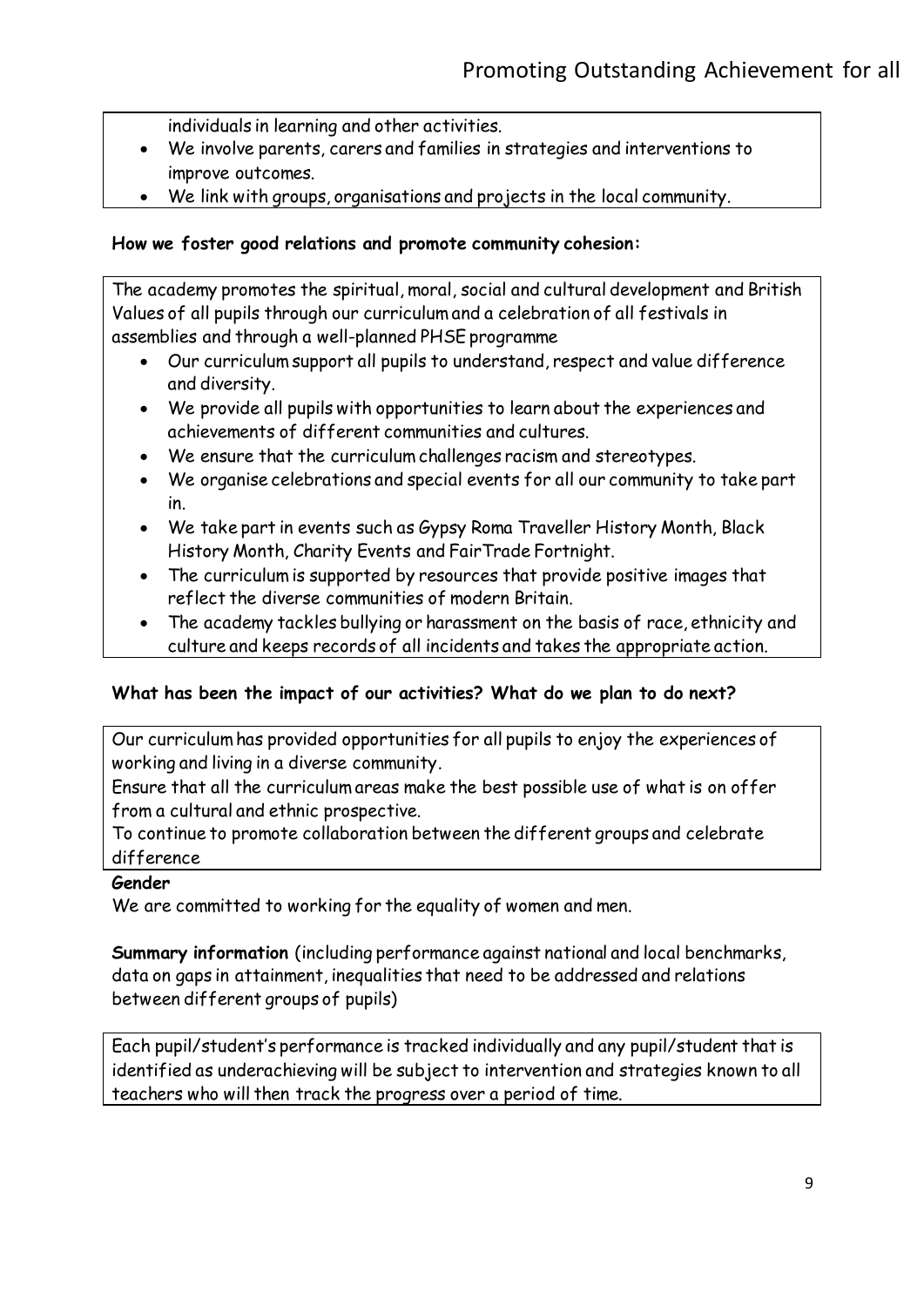## **How we advance equality of opportunity:**

- We are identifying and addressing barriers to the participation of boys and girls in activities.
- We ensure that gender stereotypes in subject, careers advice and work experience are avoided.
- We ensure that young people have access to information about different sector workplaces and occupations to challenge outdated images and ideas about careers and employment.
- We work in partnership with other organisations, to develop innovative and inventive ways of tackling gender segregation.
- Parents, carers and families are given opportunities to contribute.
- Both male and female parents and carers are encouraged to be involved in the work of the academy and contribute to their children's learning and progress.

### **How we foster good relations and promote community cohesion:**

We ensure we respond to any sexist bullying or sexual harassment in line with the school policies.

- We encourage pupils to develop an understanding of the experiences of different genders in society and challenge sexism and negative stereotypes.
- Ensuring the inclusion of positive, non-stereotypical images of women and men, girls and boys across the curriculum.

## **What has been the impact of our activities? What do we plan to do next?**

An increase in male members of staff, which is providing a positive non stereotypical images of women and men in the workplace. Opportunities for off site visits and work experience placements.

#### **Gender identity or reassignment**

We are committed to ensuring that pupils/students and staff who are proposing to undergo, are undergoing or have undergone a process to reassign their sex, are protected from discrimination and harassment.

**Summary information** (including data on gaps in attainment, inequalities that need to be addressed and relations between different groups of pupils)

We have no pupils who has been known to us with gender issues however we would be prepared to support a pupil with any gender issues including reassignment.

- We would identify the challenges and seek help to address them by taking professional advice and putting in place support.
- We would track the individual pupil through a process to ensure that such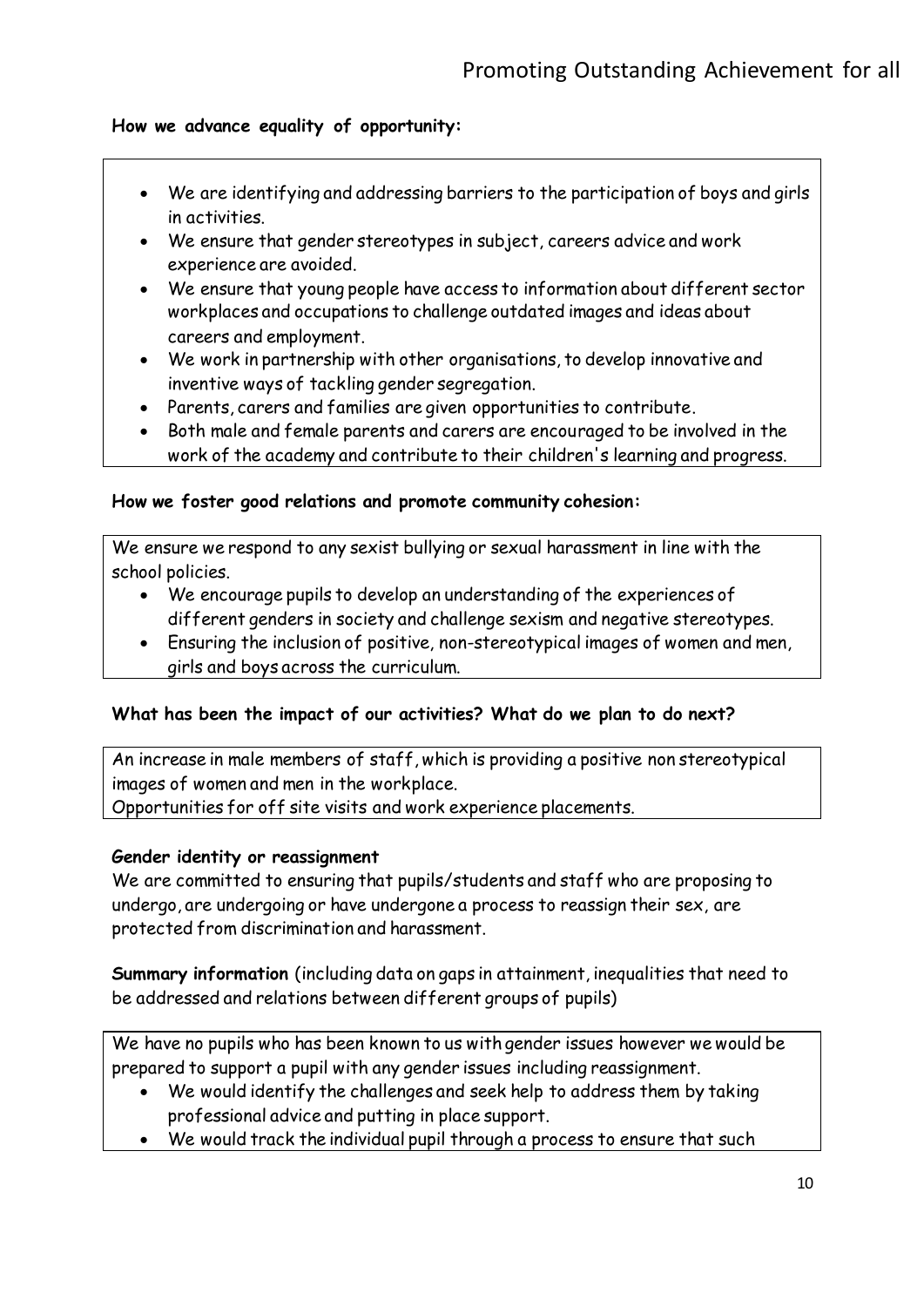pupils/students/staff do not experience unfair or less favourable treatment.

We would work with families to provide support with transgender children

## **How we advance equality of opportunity:**

We have taken steps to ensure that staff understand the nature of gender variance, its biological influences and how it differs from sexual orientation.

- We recognise that all gender variant pupil/student should be supported and protected whether or not they undertake transition.
- We understand that transgender pupils/students who are entering puberty may experience intensifying stress, which may have a negative impact on their work. We take steps to provide appropriate and sensitive support to ensure that learning is not disrupted.
- We ensure that transgender staff are supported, safe and comfortable in the academy environment

## **How we foster good relations and promote community cohesion:**

We aim to tackle all incidents of transgender bullying whether these are directed at pupils/students/staff, parents and carers, or transgender people in the community.

 Our curriculum, including PSHE, encourages pupils to develop understanding of and respect for difference, and challenge negative stereotypes.

## **What has been the impact of our activities? What do we plan to do next?**

 We will continue to develop tolerance and understanding in our community by dealing with issues as they arise and providing opportunities for pupils to talk about issues that concern them.

## **Pregnancy and maternity**

We understand that pupils/students who are pregnant or who have recently had a baby can experience discrimination, and barriers to accessing or continuing their education.

**Summary information** (including data on gaps in attainment, inequalities that need to be addressed and relations between different groups of pupils)

- We would ensure that we would give access to learning and provide resources
- We would provide an appropriate environment and ensure all pupils/students understand the situation and what problems could arise
- We would ensure that pupils/students continue to support each other and learn from the experience.
- We would make families aware of the issues affecting their child/young person provide a programme of Relationships, Sex Education.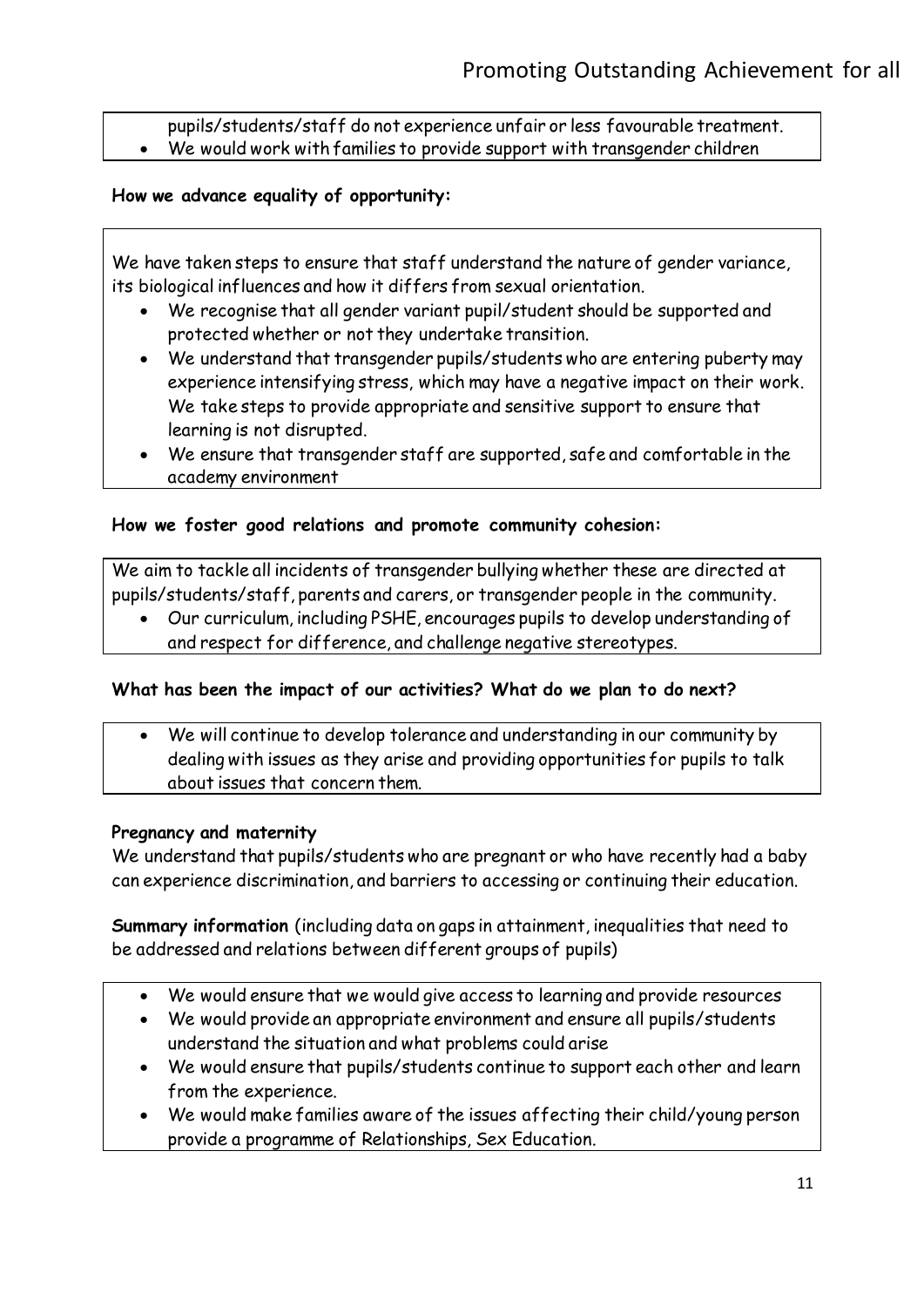## **How we advance equality of opportunity:**

- We would provide sensitive and appropriate support to any pupil/student who is pregnant or who has recently had a baby, including respecting confidentiality when appropriate.
- We aim to provide information to pregnant pupils/students, and their parents/carers where appropriate, about health and other services in the local area and how to access them.
- We take into account the wishes of pregnant pupil/student to return to learning when they have had their babies.
- We would provide suitable education to meet pupils' needs, while the pupil is not attending the academy.
- We work with other agencies to enable pregnant pupils and young mothers to reintegrate into the academy, including through provision of a reintegration plan.
- We ensure that a pupil/student who becomes pregnant is entitled to authorised absence to cover the time immediately before and after the birth of her child.

#### **How we foster good relations and promote community cohesion:**

We would ensure we respond to any bullying of a pregnant pupil/student.

 Our PSHE curriculum encourages pupils to develop understanding of the experiences of young parents and challenge negative stereotypes

#### **What has been the impact of our activities? What do we plan to do next?**

We offer an Relationships and Sex Education.

#### **Religion and belief**

We are committed to working for equality for people based on their religion, belief and non-belief.

**Summary information** (including data on gaps in attainment, inequalities that need to be addressed and relations between different groups of pupils)

The Russett School complies with reasonable requests relating to religious observance and practice.

- We have not identified any issues relating to the needs of groups of pupils with particular faith backgrounds.
- There are good relations between pupils/students who share a religious faith or other belief.

#### **How we advance equality of opportunity:**

 The academy will tackle any barriers that might prevent pupils with particular beliefs from taking a full part in the life of the academy.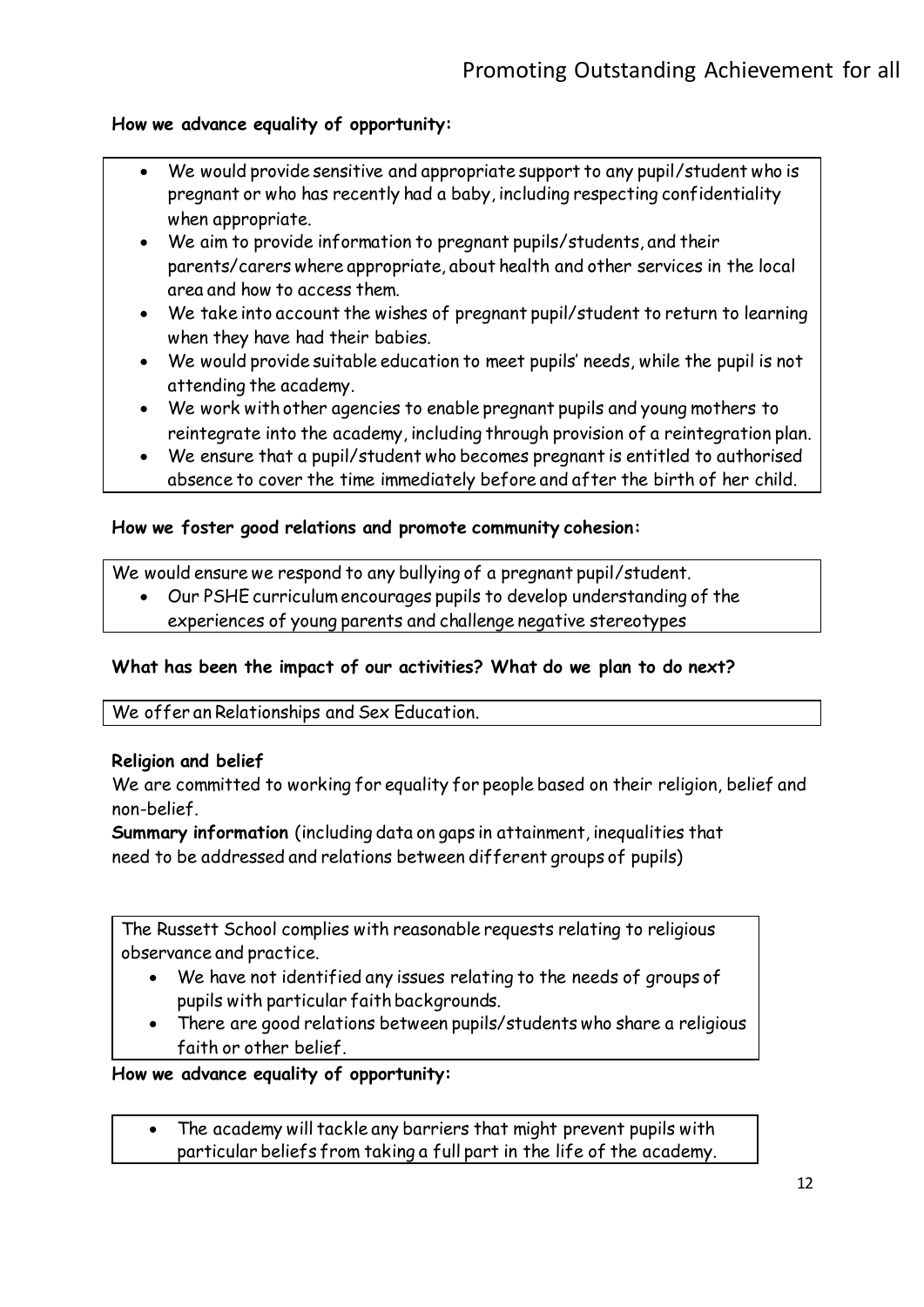We will support pupils to build their sense of identity and belonging, which helps them flourish within their communities and as citizens in a diverse society

#### **Part 4: Consultation and engagement**

We aim to engage and consult with pupils/students, staff, parents/carers, and the local community. Partly through the work of our Coaching for Inclusion Partnership and National Support Schools.

Our main activities for consulting and engaging are:

| Through                                       |
|-----------------------------------------------|
| The Academy office                            |
| <b>Newsletters</b>                            |
| The Academy Website                           |
| Letters                                       |
| <b>Diaries</b>                                |
| Facebook                                      |
| Twitter                                       |
| Telephone calls                               |
| Meetings                                      |
| Coffee Mornings                               |
| Parents being their children into the academy |

#### **Part 5: Record of how we have considered equality issues when making decisions**

The Equality Act 2010 requires us to show due regard to equality issues when we make significant decisions or changes in our policies. This means we need consider what the impact of those decisions or policies will be on pupils and staff with protected characteristics before a decision is made or a policy is finalised.

#### **Confidentiality and data protection**

It is the aim of the Trust to deal with matters under this policy sensitively and with due respect for the privacy of any individuals involved. All employees must treat any information communicated to them in connection with the process as confidential.

During any action under this policy, the Trust will collect, process and store personal data in accordance with our data protection policy. The data will be held securely and accessed by, and disclosed to, individuals only for the purposes of actions taken under the policy. Records will be kept in accordance with our Workforce Privacy Notice, our Retention and Destruction Policy and in line with the requirements of the Data Protection Legislation (being (i) unless and until the GDPR is no longer directly applicable in the UK, the General Data Protection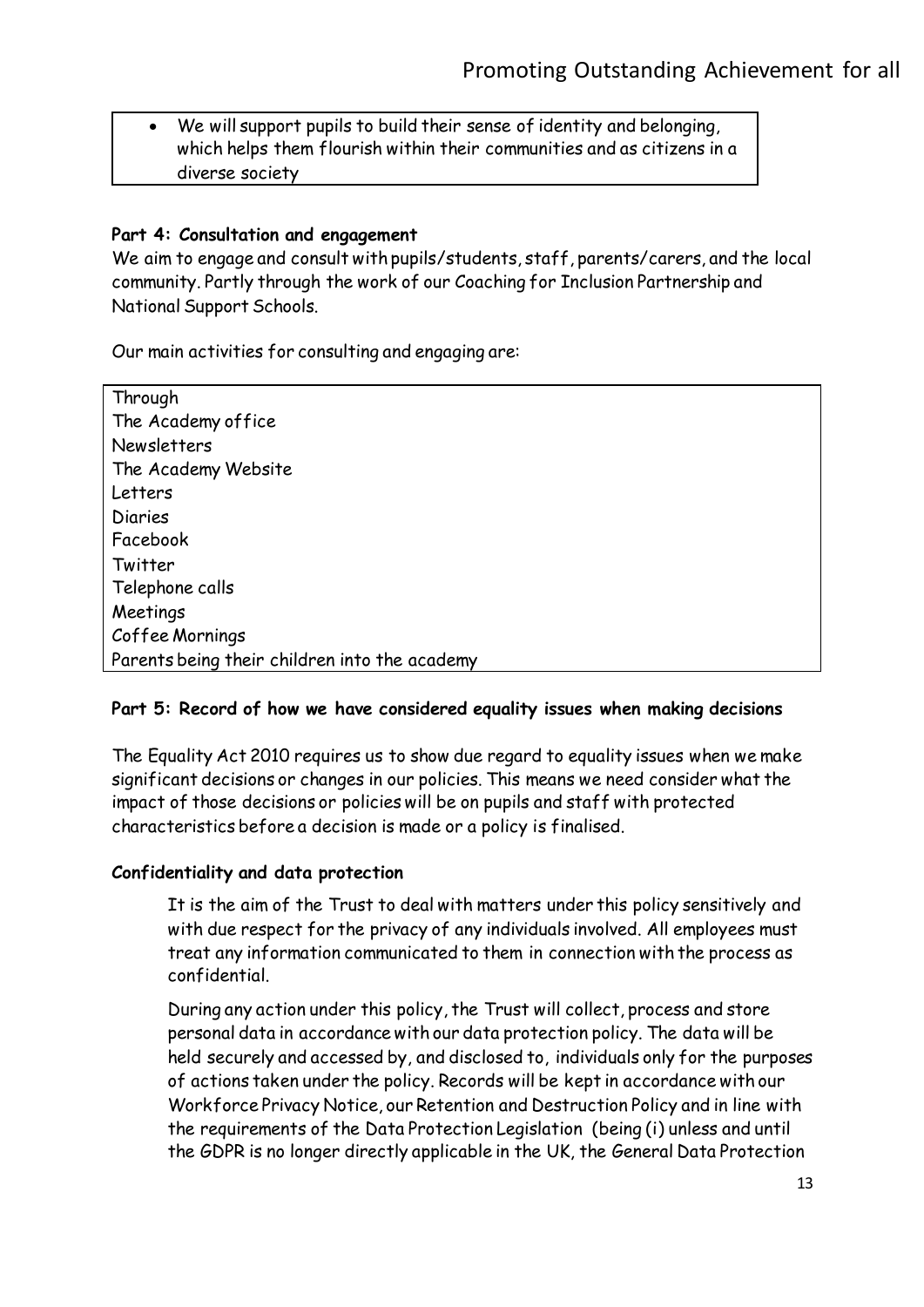Regulation ((EU) 2016/679) and any national implementing laws, regulations and secondary legislation, as amended or updated from time to time, in the UK and then (ii) any successor legislation to the GDPR or the Data Protection Act 1998).

## **Equality**

In accordance with its Public Sector Equality Duty, the academy has given due regard to equality considerations in adopting this policy/procedure and is satisfied that its application will not impact adversely on members of staff or pupils who have a protected characteristic (age, disability, gender, reassignment, marriage and civil partnership, pregnancy and maternity, race, religion or belief, sex and sexual orientation, with the meaning of the Equality Act.

The Executive Headteacher may report on whether there have been any appeals or representations on an individual or collective basis on the grounds of alleged discrimination under any of the protected characteristics.

# **Part 6: Our equality objectives**

The Equality Act 2010 requires us to publish specific and measurable equality objectives. Our equality objectives are based on our analysis of data and other information. Our equality objectives focus on those areas where we have agreed to take action to improve equality and tackle disadvantages.

We will regularly review the progress we are making to meet our equality objectives.

## **Equality objective 1:**

To continue to ensure that the appointment of staff is in line with equal opportunities legislation.

## **Progress we are making on this objective:**

- Candidates are shortlisted by the interview panel based on their experience, qualifications and the job criteria only.
- On the day of the interview candidates are appointed based on the interview, presentation and application.
- At least 3 staff/LCG/Director combination are appointed to the interview panel.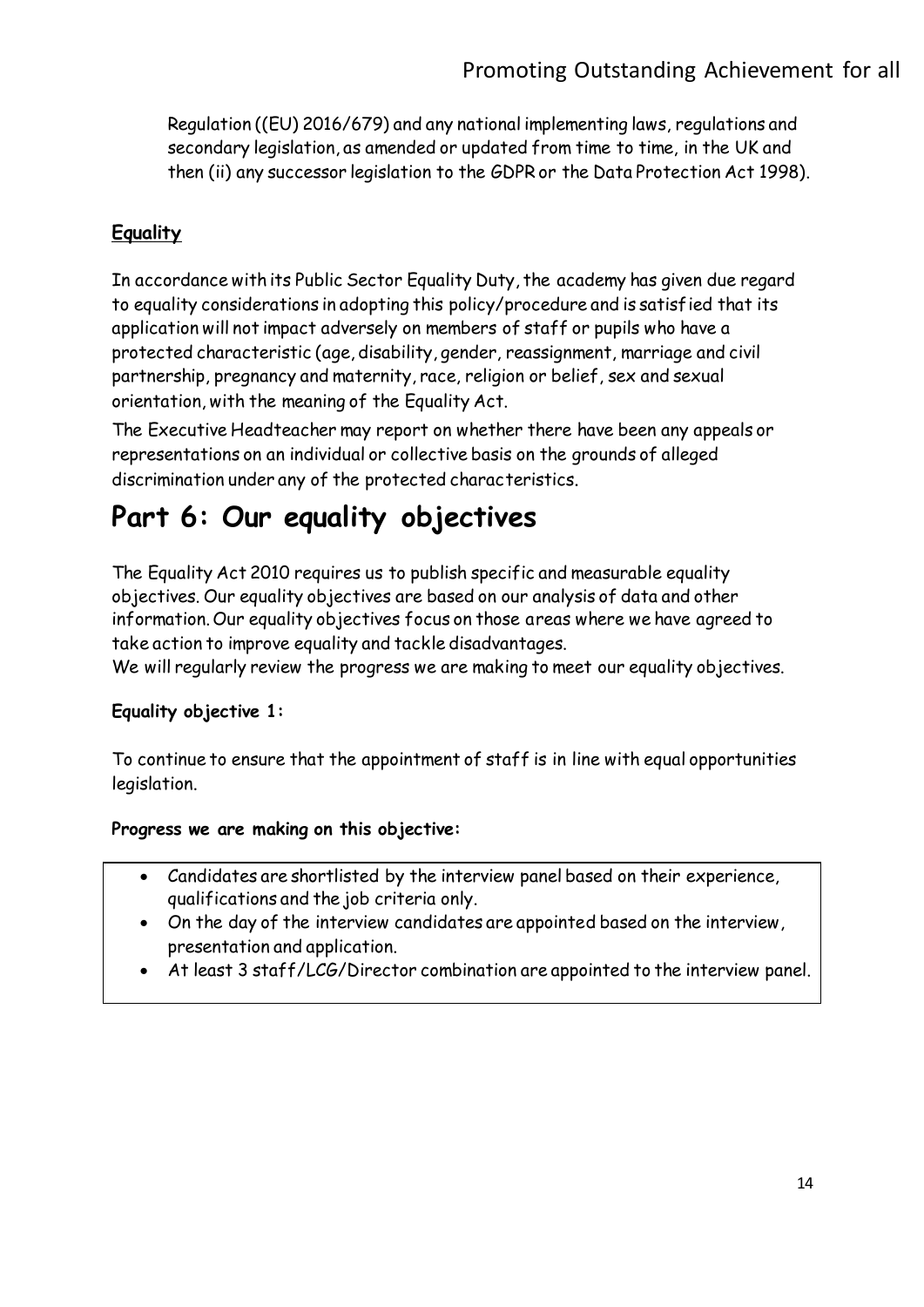## **Equality objective 2:**

To continue to promote collaboration between the different groups and celebrate difference at every opportunity

### **Progress we are making on this objective:**

- Our curriculum covers opportunities to explore British Values, other countries and cultures.
- Theme days include understanding of different cultures.
- Learning different cultures through RE.
- Opportunities for work experience in the local community.

## **Equality objective 3:**

To redesign the upper school internal and external areas

### **Progress we are making on this objective:**

- Building Surveyors have been commissioned.
- A design of the area has been approved.
- The Trust Board have approved the expenditure.
- Planning permission has been approved by the Local Authority.
- Work will commence in April 2020

## **Equality objective 4:**

To review and replace the academy pupil vehicles.

#### **Progress we are making on this objective:**

- Working party developed to review the needs and number of vehicles of the academy.
- Booked a demonstration of a Minibus Lite.
- Trust Board approved the expenditure.
- Two new Minibus Lite's are on order for March 20. Exchanging the two older minibus. We are retaining the Mercedes People Carrier.

## **Part 7: Information about our employees**

If we have more than 150 employees we are required to publish information about them.